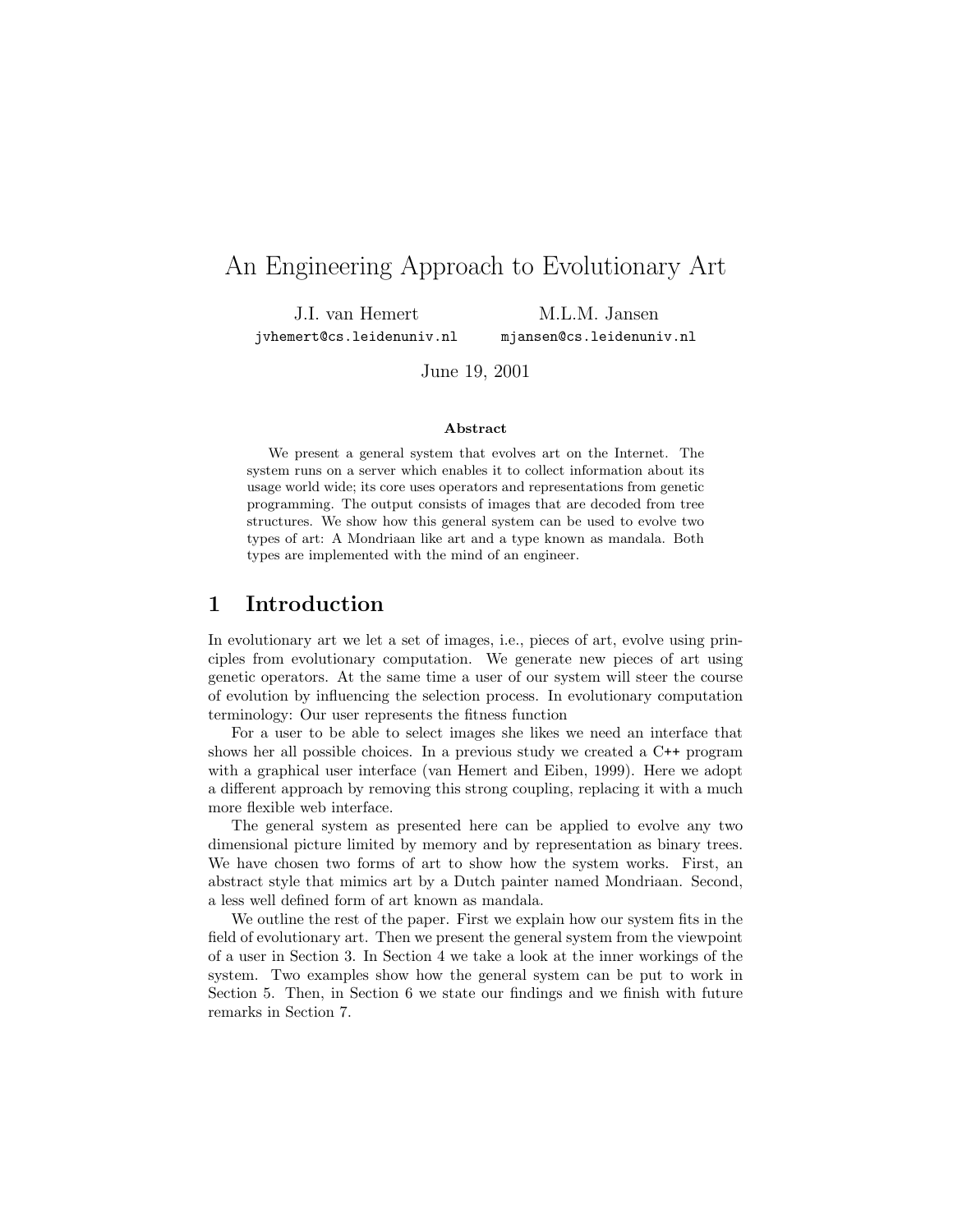# 2 Evolutionary Art

In evolutionary art we strive for a system that creates art using the principle of evolution: The survival of the fittest, or in this case, the survival of the most beautiful. Often this goal is achieved using an evolutionary algorithm of some form. Many different types of art have been created this way, starting about ten years ago with Karl Sims (Sims, 1991). Nowadays, some people have turned it into a business (World, 1996). All systems share a common feature: Human intervention to determine what is nice and what is ugly, in other words, a human fitness function.

A variety of art created by evolution in the computer exists from visual to audio, but here we restrict ourselves to two dimensional visual art. When examining other systems that also produce visual art we notice that these systems are often based on fractals. Just by looking at galleries of pictures produced by these fractal driven system we get a feeling for the immense size of the space of possible pictures. The way these systems work resembles an artificial life approach: By creating simple rules incredible complex behaviour, in this case pictures, can emerge. We take the opposite approach by first visualising what our art should look like, then we take genetic programming and try to map its tree structures such that we achieve our art. The role of the user stays the same: To search for pieces of art that are aesthetically pleasing.

Most evolutionary art systems run on a single machine, which, in itself, is not a striking property, but the main restrictions these systems have is that they interact solely with the person behind the same machine. Even if such a system would be popular its output will not go beyond the user and her machine. Here we strive for a system that is accessible for many people at the same time, gathering information about the decisions these people make. All of this is made possible through the Internet and the common gateway interface (cgi).

The fact that the system is on-line all of the time helps us, the researchers, to get the assistance of many people. This type of research is based largely on subjective decisions. To be able to make statements on these decisions we require a large amount of data. Normally we would have to search actively for subjects that are willing to assist in these experiments, but here they can voluntarily and anonymously visit the page and use the system.

# 3 Art on the Web

When you tell your browser to surf to one of the art pages of the system you will be presented with a set of images that have been created randomly, similar to the screen captured in Figure 1. To the left of this set, let us call this your breeding ground, is another set that is smaller. This smaller set is the top selection, which we will discuss later. The images in your breeding ground are all laid out on the page and every one of them is accompanied by a button. The buttons hold the key to the selection process whereby you can steer the evolutionary process of creating new images.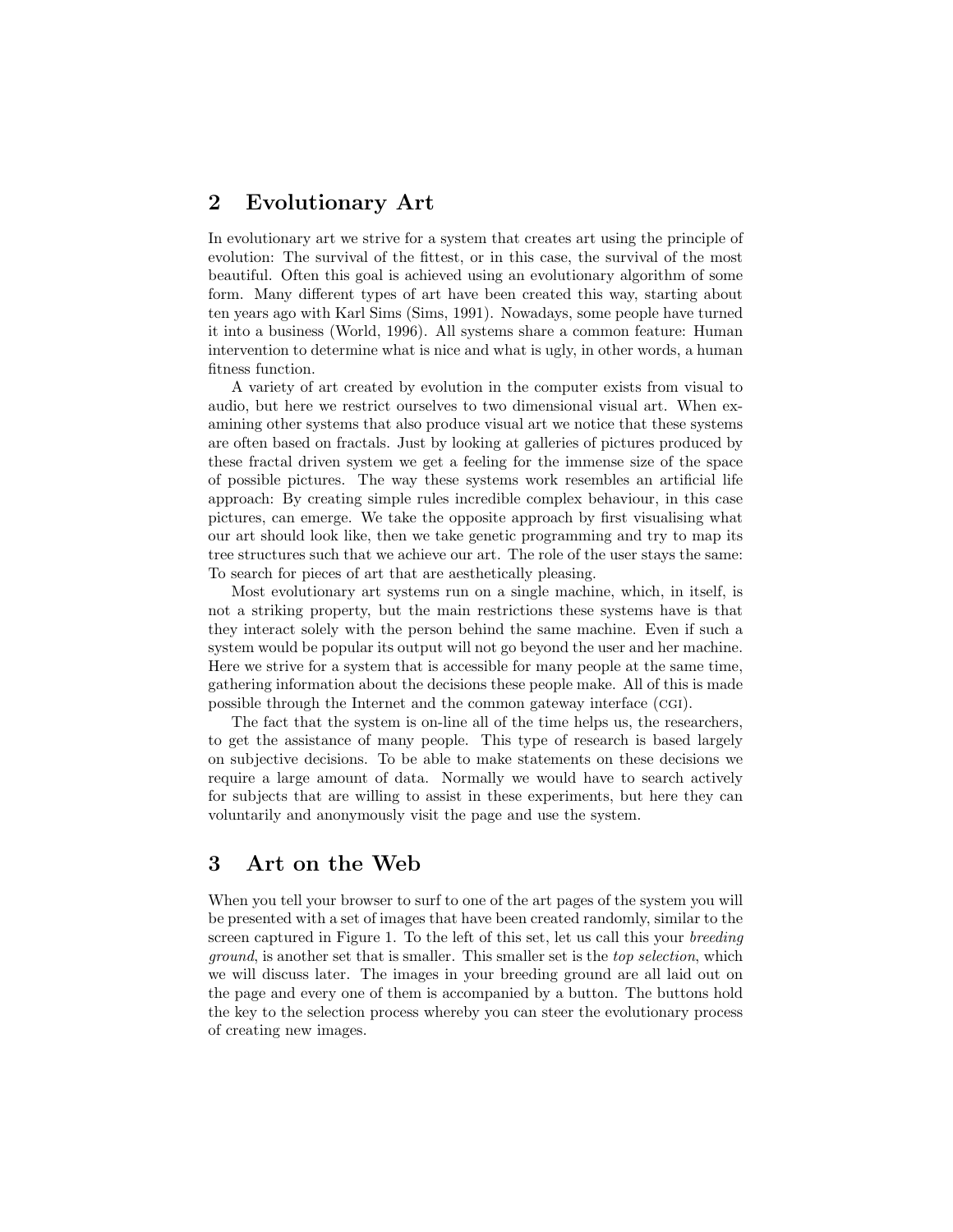You can enable or disable the button that belongs to an image. This action is equivalent to stating if you like or respectively, do not like a particular image. By pressing generate new paintings the system is told to generate a new set of paintings using the button settings of the user. In a nutshell, this is the main functionality of the system.

After a request for new paintings, the screen that is presented has two important features. First, the paintings that had their button enabled reappear at the same location, with their button still enabled. Second, all the other paintings are replaced by new paintings that, in most cases, look similar to the paintings with enabled buttons. The latter is precisely why a user is able to steer towards images that have properties she likes.

At any time it is possible to change the number of images presented. If the number is increased new images randomly generated are added. Decreasing the number of images just results in deleting current images from the bottom.

The way in which the images are stored internally makes them suitable for presentation in any size. On the main page a user can view images using five scales. By clicking on one of the images a new page is loaded with the chosen image presented in a large scale that will fill a browser's window in most cases.

The top selection represents the most often selected images by everyone that has been playing around with the system. Your selections are also used to update this set of stored images, thereby influencing the dynamic way in which these images are selected for presentation to you and other users.



Art by Evolution on the Web

Figure 1: Screenshot taken from a browser with the system producing Mondriaan like art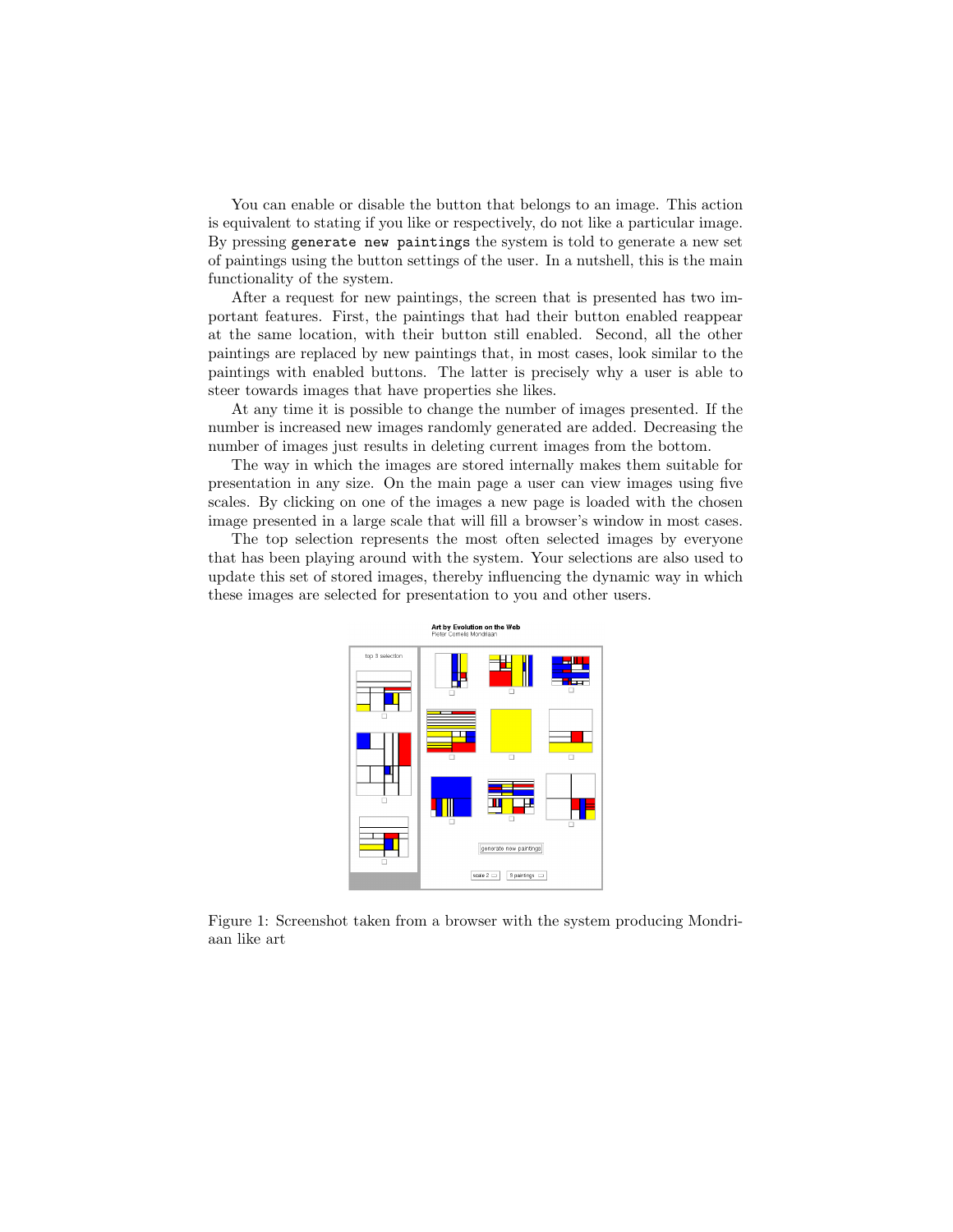## 4 Behind the Scenes

The core of the system is developed in Perl using two modules. The first module, Simple Common Gateway Interface Class (cgi), handles all the Internet related functions. The second module, Database Independent Interface for Perl (DBI), provides the link between the system and the database where we store images, more precisely we store the coded versions. The whole system, Perl and MySql database, runs on a Pentium II class machine with Linux as its operating system.

Basically, the core of the system consists of two parts. First, an evolutionary algorithm that creates new images according to a user's preferences. Second, a database that is used to store images and related information. Below we present first the evolutionary algorithm followed by a coding scheme that we need, then we explain the usage of the database.

### 4.1 Evolutionary Algorithm

The evolutionary algorithm used here is a crossing between a genetic program and a generic evolutionary algorithm. Most of its features are from genetic programming (Koza, 1992), but it does not share the main paradigm of creating executable material that can be applied to many different inputs. However, the system can easily be extended to run on input data if required, thereby making it fully compliant to genetic programming.

The genotype consists of a n-ary tree and two integers. The tree is used to create the composition and the colouring, while the integers provide the dimensions of the final image. Although the exact meaning of the elements in the tree depends on the type of art that we want to create we can safely say that in most cases the terminal and function set both have a separate role. The elements of the function set are used to create a composition, i.e., a placement of objects, whereas the terminals are used to determine objects to be placed.

The integers of the genotype determine the width and height of the canvas on which we are about to create an image. The actual image is created by doing a pre-order walk of the tree, creating the composition and objects therein recursively. The phenotype is then a two dimensional image. The precise mapping from genotype to phenotype is determined by the type of art we want to create. Two different types shall be discussed in Section 5.

To initialise the genotype we have to perform two steps. First we determine the value of the two integers by generating two uniform random numbers from the integer domain  $\{10, \ldots, 17\}$ . Then we generate a tree with a maximum depth of six using a method based on the grow method (Koza, 1992). Every time we generate a node we first determine of which type, function or terminal, it will be. The chance that the node is selected from the function set is  $1/current\ depth$ . The rationale here is that the chance of creating nodes is higher at the top, while at the bottom we have more chance of creating leafs. Eventually at the maximum level we only create leafs.

We use two genetic operators, both taken from genetic programming. Crossover is used to create one offspring out of two parents by swapping two subtrees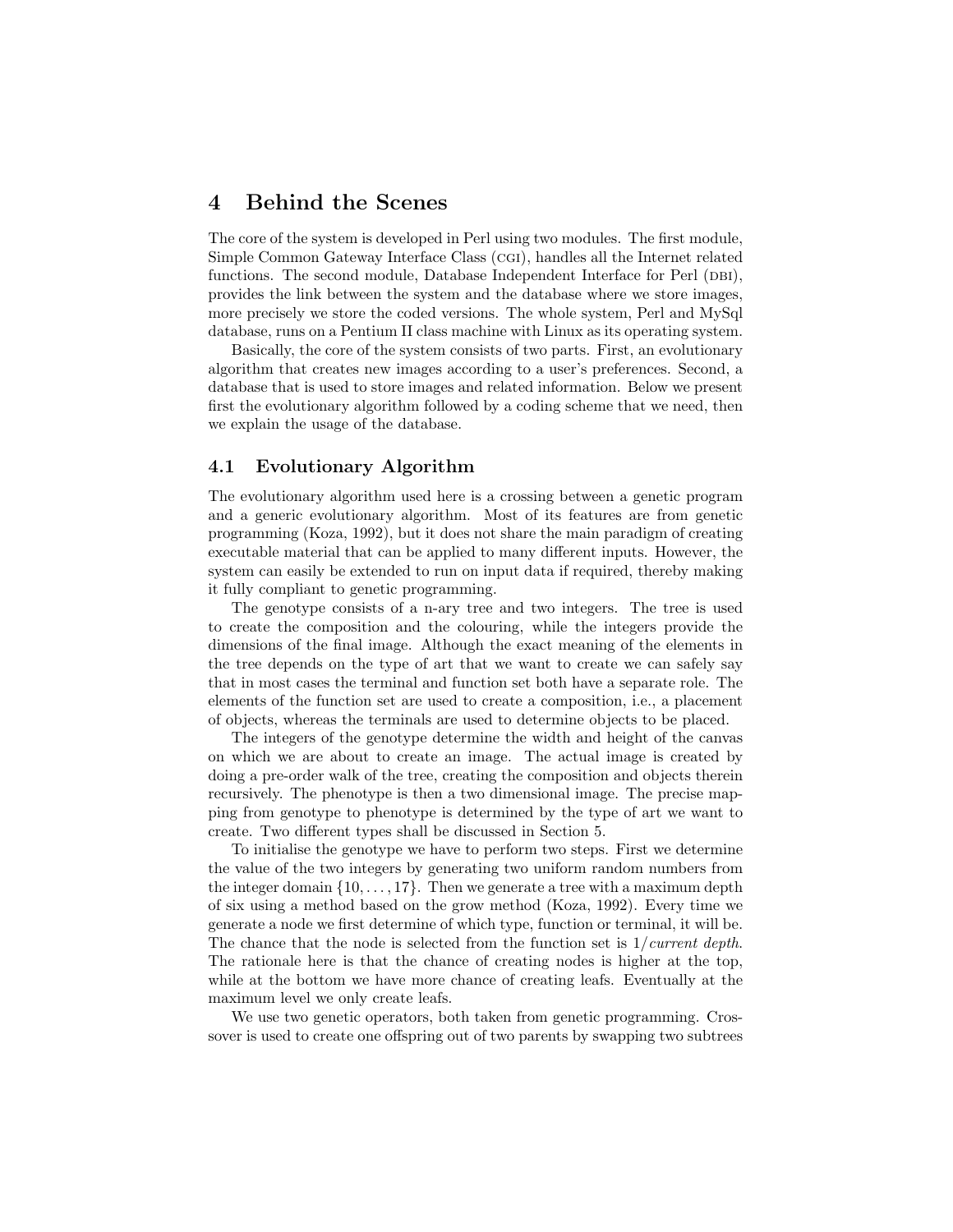from the parents. Mutation is a bit different than in the literature, we use a single point mutation as described in (Banzhaf et al., 1998), but we mutate every node in the tree with a chance of 1/number of nodes. Besides the tree we also pass on the dimensions. With equal chance offspring receives the height of one of the parents, we repeat the same procedure for the width. Then we change the offsprings dimensions by choosing randomly a number from  $\{-2, -1, 0, 1, 2\}$ and adding it to the dimension. We enforce that the resulting values lie in the interval  $\{1, \ldots, 30\}$ .

The fitness function is induced by a user. Basically, she determines the parent set directly because the fitness function is boolean. She either likes or does not like an individual which is translated into the parent selection process as a chance to become parent or no chance at all to become a parent. This is similar to the deterministic selection process in evolution strategies.

The parents are selected randomly from those individuals that have been selected by a user. The other individuals are all replaced by offspring created using the two aforementioned genetic operators. If there is only one parent, no crossover is performed and all the other individuals are replaced by randomly generated ones.

## 4.2 Flat Trees

As our system runs over the Internet we need to examine some of the aspects of the evolutionary algorithm. Normally in an evolutionary algorithm we have, at any time during a run, a certain state of all the data structures. This can be implicit, such as the number of evaluations performed, or explicit, the current population. Our system is stopped after each generation, showing its state as images on a web-page. If the user wants to continue the algorithm for another generation the system will need information on its current state. The passing through of the current state happens using cgi variables. These variables contain values for each member of the population and a couple of visual attributes, such as the number of images and the scale at which images are shown.

A problem hides in using cgi variables as they can only hold strings. Our system uses n-ary trees to do its evolutionary computing. Thus we require a certain coding and decoding of our tree structures, but as our system is running online a user could be waiting for output. Thus our coding and decoding needs to be fast. Instead of dealing with this we circumvent the problem by never dealing with trees as we are used to. We deal with the trees coded as a linear structure, never representing them as a pointer structure. This is one of the five different approaches to programming trees Keith and Martin looked at (Keith and Martin, 1994).

We call a linear coded tree a *flat tree*. Let us look at what kind of operations we might need to perform on a flat tree. First of all we will have to be able to generate them randomly using the initialisation method described above. Very important for the decision of our coding is the mapping that we want to use. In the two art forms in this paper we benefit most from a pre-order walk. Lastly, we need to perform genetic operations on the structure. Taking these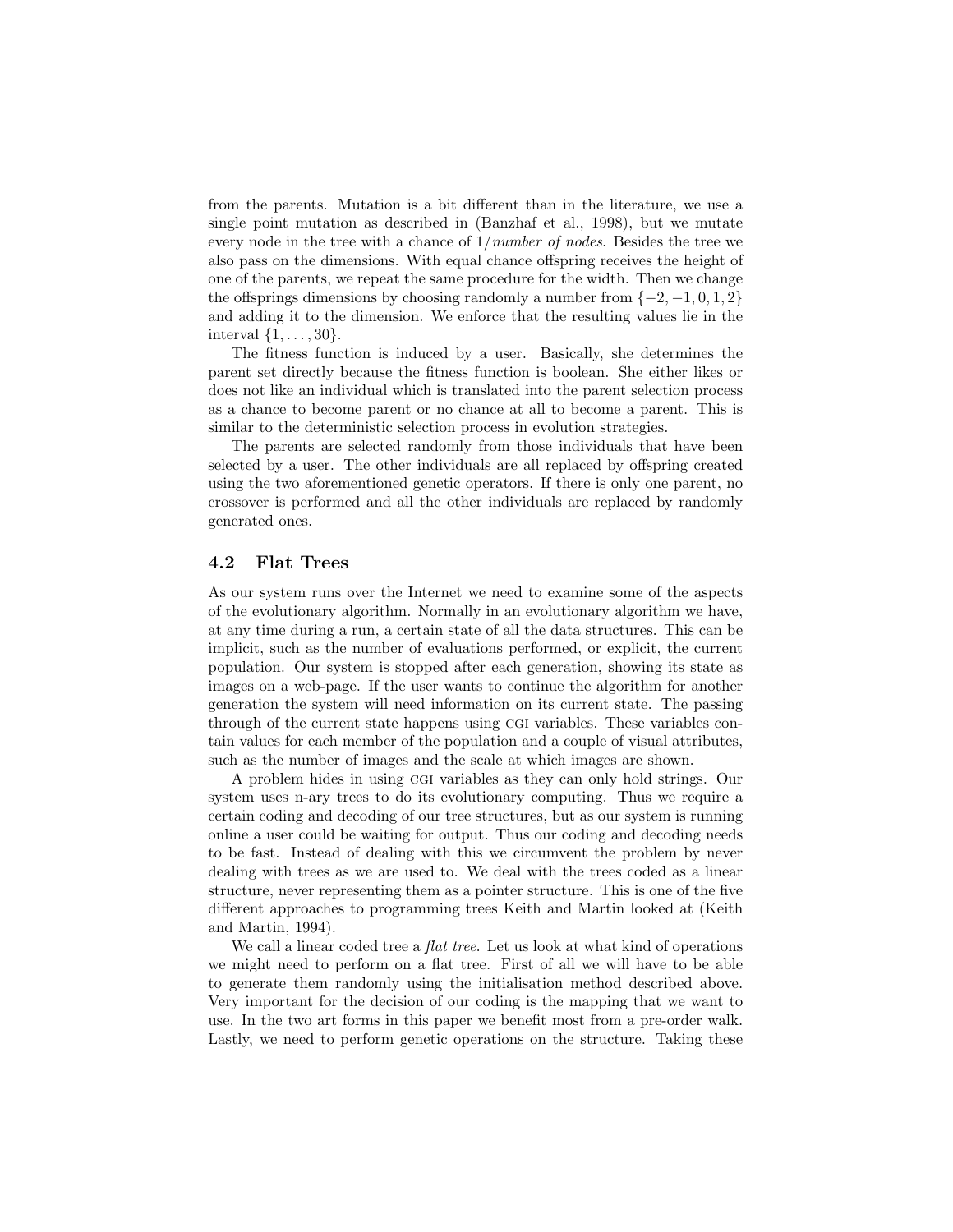constraints into consideration we have opted for a pre-order walk of the tree, where we process the node as we visit it (Knuth, 1968).

Generating a random flat tree is not much different from a pointer version. Instead of creating the pointers we just output the node using a recursive function that first creates the root of a subtree, then the children from left to right. Decoding the tree to an image is trivial as we want to do a pre-order walk thus we need to run through the structure linearly. Mutation is also easily performed linearly, using the length as the number of nodes. Crossover however, is more complicated.

To perform a subtree exchange we first have to identify where the subtrees lie inside the linear structures. Algorithm 1 shows a simple way of finding the index that corresponds to the right most leaf of the subtree. Basically, all that we need to remember while walking through the linear structure from left to right is how many leafs we still need to complete a subtree. Every time we advance to a node we decrease this number with one and, in the case of an internal node, we increase this number again by the arity of the function. As soon as we reach zero we have a whole subtree. An example of the result of this process is in Figure 2.

Algorithm 1 Finding the end of a subtree in a flat tree that represents a pre-order walk

**Require:**  $t$  is a flat tree and s denotes the start of a subtree of a n-ary tree **Ensure:** s is now the index of the end of the supplied subtree

```
if t[s] is a function then
   n \Leftarrow arity(t[s])
else
   n \Leftarrow 0end if
while n \neq 0 do
   s \Leftarrow s + 1n \Leftarrow n - 1if t[s] is a function then
     n \Leftarrow n + arity(t[s])end if
end while
```
Performing a crossover is nothing more than choosing a random node inside each parent as usual  $(s_1 \text{ and } s_2)$ , followed by running Algorithm 1 on both parents with these random nodes to find the end of both subtrees  $e_1 =$ end-subtree( $parent_1, s_1$ ) and  $e_2$  = end-subtree( $parent_2, s_2$ ) and finally we swap the linear pieces from both parents  $parent_1[s_1...e_1]$  and  $parent_2[s_2...e_2]$ .

Our mutation operator looks at every element in the structure and changes it with a chance of  $1/size$ . If an element is to be changed we replace it by an element randomly chosen of the same type (terminal or function). Also, functions are always replaced with functions of the same arity to make sure that the tree structure stays intact.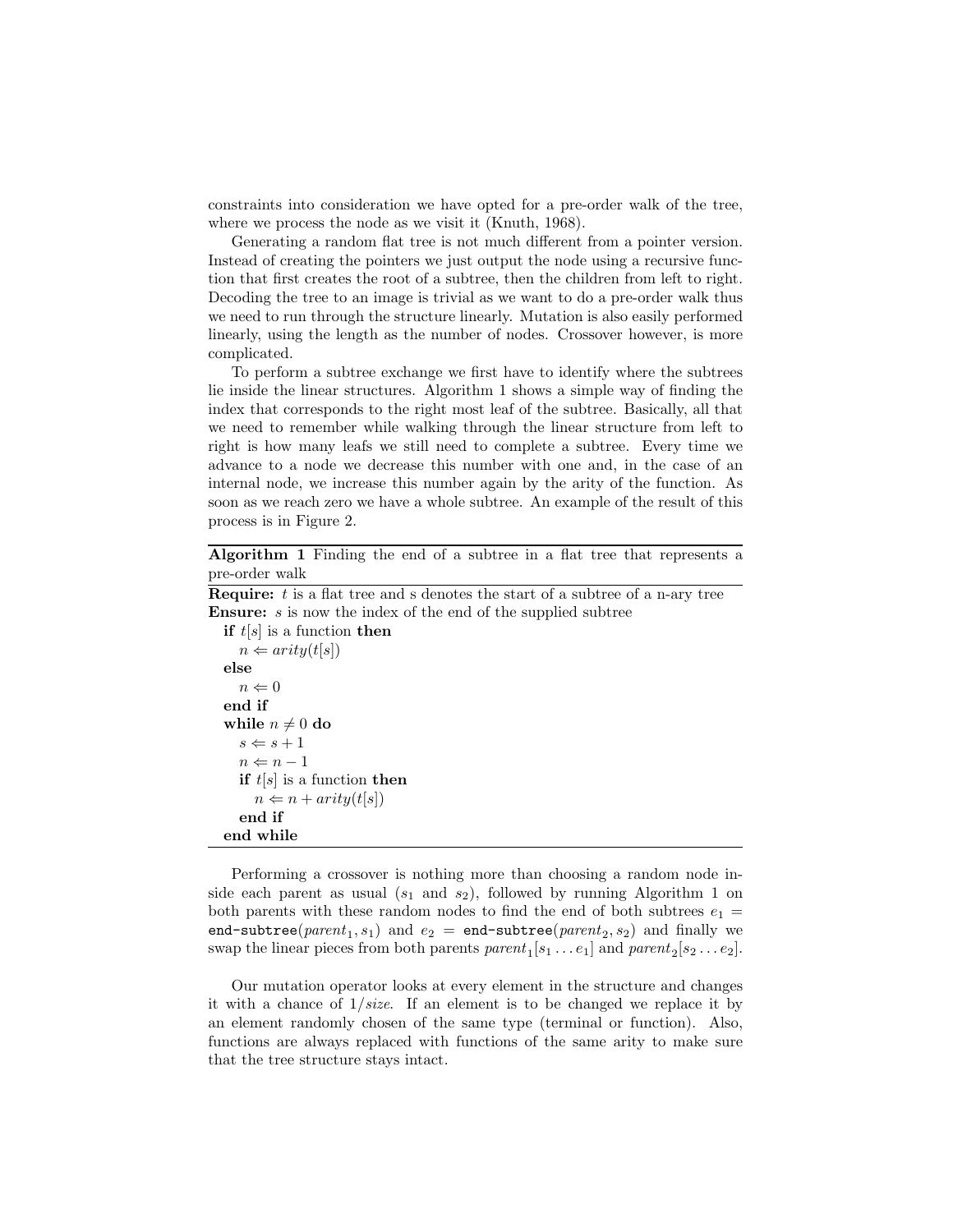

Figure 2: A tree (left) coded as a flat tree (right) with the same subtree selected in both

The decoding of a flat tree is straightforward by recursion. The linear structure is already a pre-order walk of a binary tree and that is exactly what we need in the applications described later. The elements in the tree have almost no meaning to the core system, in that all it knows is how to distinguish functions from terminals, which is necessary to maintain correct tree structures. The semantics of these elements are determined by the decoding algorithm, which we describe in Section 5.

### 4.3 An On-line Gene Bank

The system presented so far does not provide us with much information as all of the interaction is between one user and the system, which is not stored. Thus, as soon as a user is bored and decides to point her browser to another page, we loose something valuable as users are hard to find and it is even more difficult to keep their attention. If we want to gain information on what the average person likes and dislikes, we need to record the select actions of many visitors. Hence, we connect the system to a database that stores the paintings that are seen by visiting users.

Our database runs on MySql, a free database product that is designed to be fast. As we have shown in the previous section our individuals are represented by flat trees. These are essentially unique strings that can be stored without any conversion into the database. We store every picture presented to a user whenever she initiates a new generation of the evolutionary algorithm. An individual is stored into a table corresponding with its type of art. The definition of this table is in Table 1. Besides the flat tree and the dimensions we also store the time and date when the individual was first inserted and when it was last updated. Most important are the good and bad entries, because these number represent the number of times a painting has been selected, respectively, not selected.

Whenever we encounter an individual that is not present in the database we call upon Algorithm 2. This is the moment when we store the flat tree and dimensions, as well as set the creation date and time. If the individual is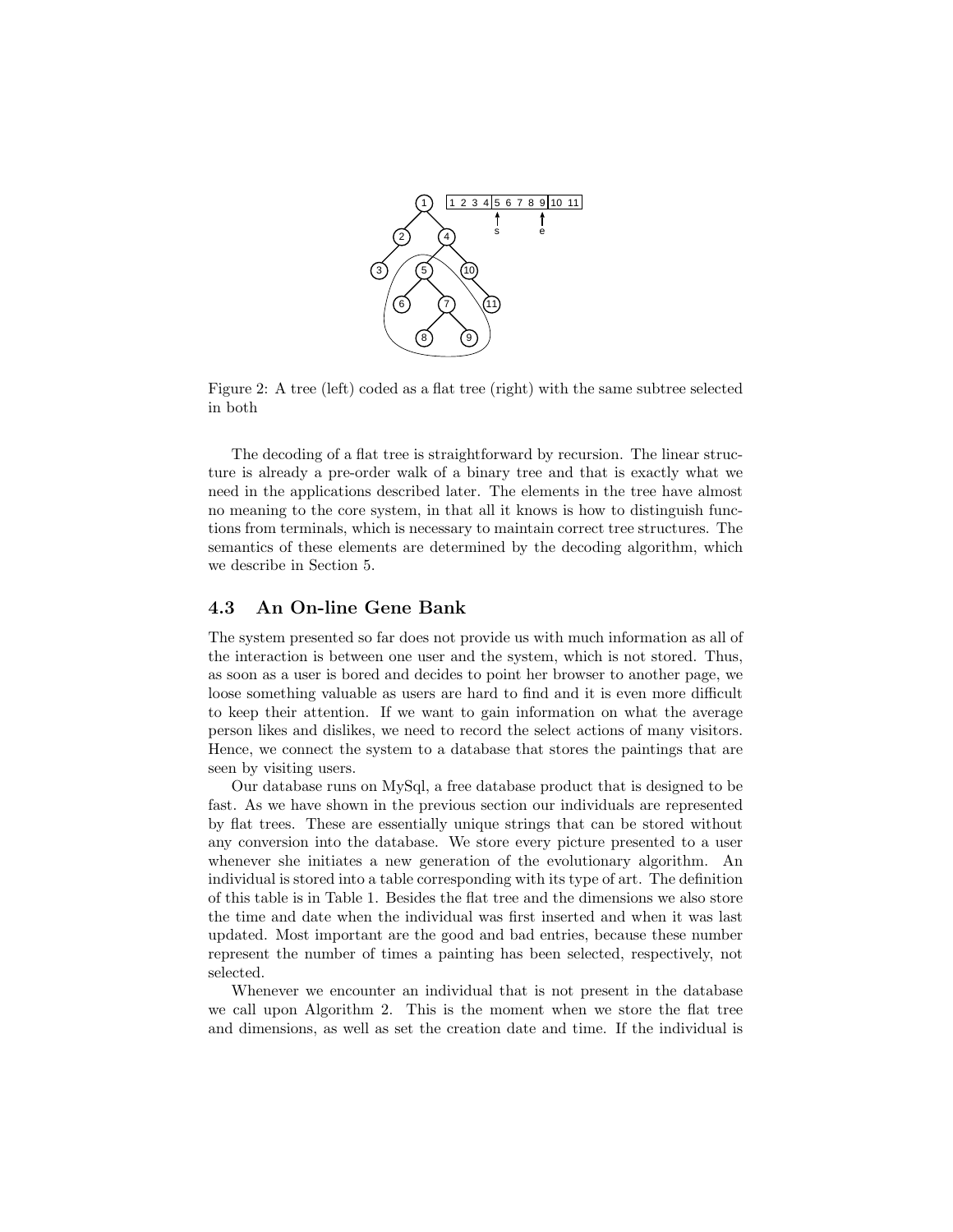| name                                   | definition                                                  | description                                                                                            |
|----------------------------------------|-------------------------------------------------------------|--------------------------------------------------------------------------------------------------------|
| ыi<br>good<br>bad                      | $\text{varchar}(250)$<br>bigint(8)<br>bigint(8)             | chromosome (flat tree)<br>number of times selected<br>number of times seen,<br>but <i>not</i> selected |
| size x<br>size_y<br>changed<br>created | $\text{int}(1)$<br>$\text{int}(1)$<br>timestamp<br>datetime | width of painting<br>height of painting<br>last time selected<br>first time selected                   |

Table 1: Table in database that stores the selected paintings, the database keys are in bold font

currently selected we set  $a = 1$  and  $b = 0$ , otherwise we set  $a = 0$  and  $b = 1$ . In other words, we give the first point for good xor bad.

| Algorithm 2 Storing a new individual                            |  |
|-----------------------------------------------------------------|--|
| insert into <i>table</i> (id, good, bad, sizex, sizey, created) |  |
| <b>values</b> ( <i>flat_tree, a, b, size-x, size-y,</i> now())  |  |

Every time we do a step of the evolutionary algorithm we update all the individuals that are in the current population and already present in the database by updating the good or bad value. We increase its good value by one if the individual was selected or its bad value by one if it was not selected. The database system automatically sets its time stamp. Algorithm 3 shows how an individual's record is updated.

Algorithm 3 Updating the good value of an existing individual. Similar algorithm in case of updating the bad value

update table set  $good = good + 1$ where id =  $flat\_tree$  and sizex = size-x and sizey =  $size-y$ 

We present the top selection of individuals using Algorithm 4. Every one of them can be selected as an additional parent. Another possibility is to browse through the whole set of stored individuals of a type. First all the paintings are sorted in the same way as when selecting the top  $x$  and then we present them 25 per page. A seperate page on the web is used to browse through the whole database.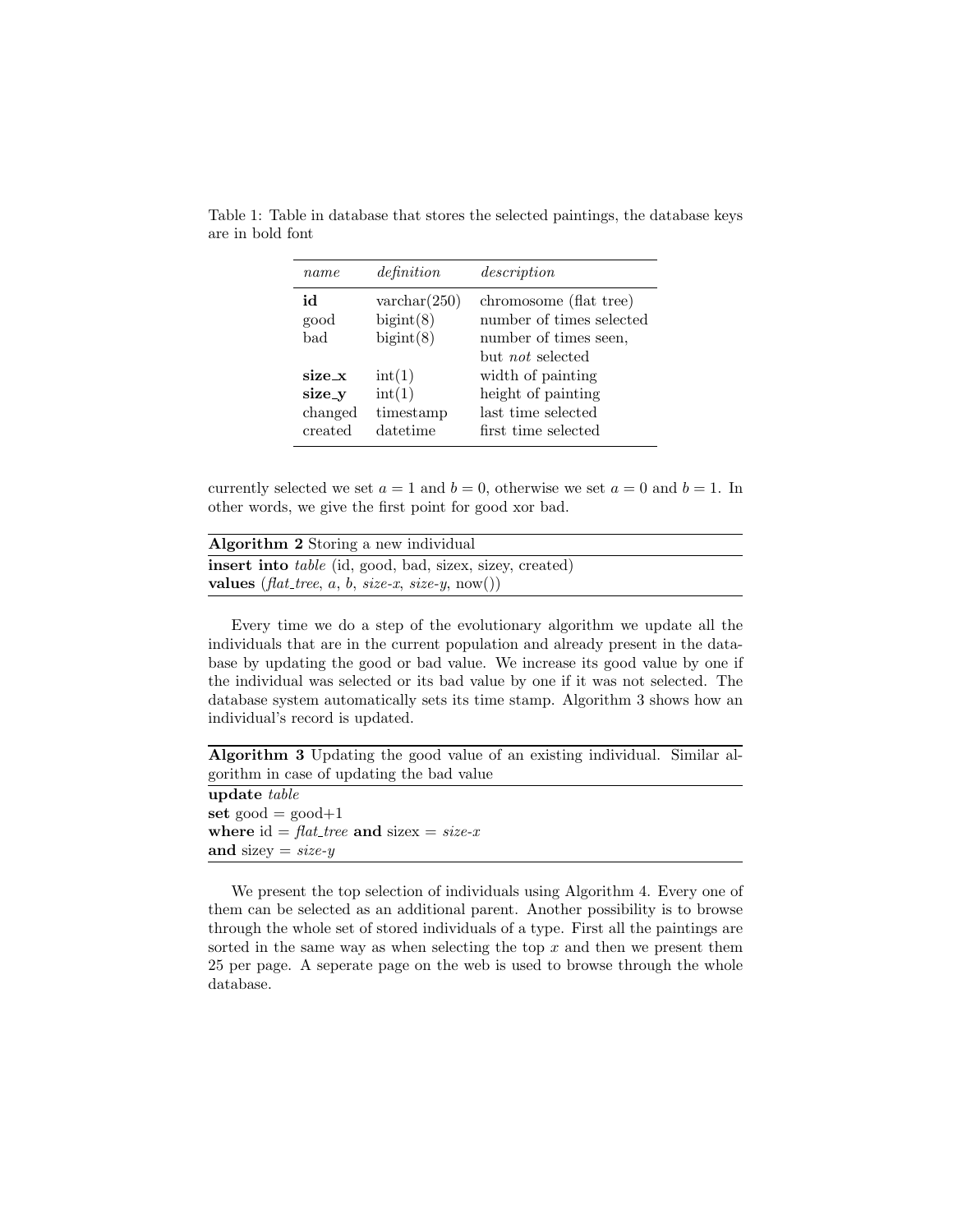**Algorithm 4** Retrieving the top x individuals sorted first by -good then by bad and then by the inverse of the changed time stamp

select id, sizex, sizey from table order by -good, bad, -changed  $\lim$ it  $x$ 

## 5 Two Art Forms

We show two different types of art that the system currently produces. Besides these, currently two other types can be produced. One abstract style similar to the paintings of Doesburg, an artist who had much influence on abstract art in the Netherlands in the first half of the 20th century. Another style of art that has been explored using evolution by Karl Sims (Sims, 1991) and later by Tatsuo Unemi (Unemi, 1999), where we evolve equations that calculate the colour of a pixel using the pixel's coordinate as input.

The images are created using the Gd Graphics Library (GD) for Perl. This library outputs images as Portable Network Graphics (png).

### 5.1 Mondriaan Art

Pieter Cornelis Mondriaan (1872–1944) (Deicher, 1995) is considered one of the most prominent 20th century geometric painters. He is also known under the name Mondrian because in 1910, when he moved to Paris, he discarded his father's name, replacing it with Piet Mondrian. Mondriaan's art started out as portraits of real life, most notably landscapes. These portraits gradually became more abstract, conveying an idyllic and calm scene. After he returned from Paris in 1914 he would only produce art in the spirit of pure form. Later, he did a number of important contributions to the magazine "De Stijl", wherein Mondriaan published twelve chapters on his vision on new art. Around 1921 he entered the final stage of his style by restricting his pallet to the colours yellow, blue, red, white and black, while at the same time creating geometric shapes using only straight black lines that intersect at right angles, which have become, more or less, a trademark for Mondriaan art.

We will attempt to generate paintings from Mondriaan's last period. These paintings share common properties that make them easy to define inside a computer. First, only a few colours are used. Second, horizontal and vertical black lines are used that start and end at the edge of the canvas or at a perpendicular black line. Third, planes that can be constructed with these black lines are filled entirely with one colour.

A painting is represented as a tree structure and two integers for the height and width. A tree consists of nodes taken from a function set and leafs taken from a terminal set. The functions will provide the composition by splitting up the canvas, while the terminals will fill in the colours of the composition. Hence, our function set exists of horizontal H and vertical V splitters and our terminal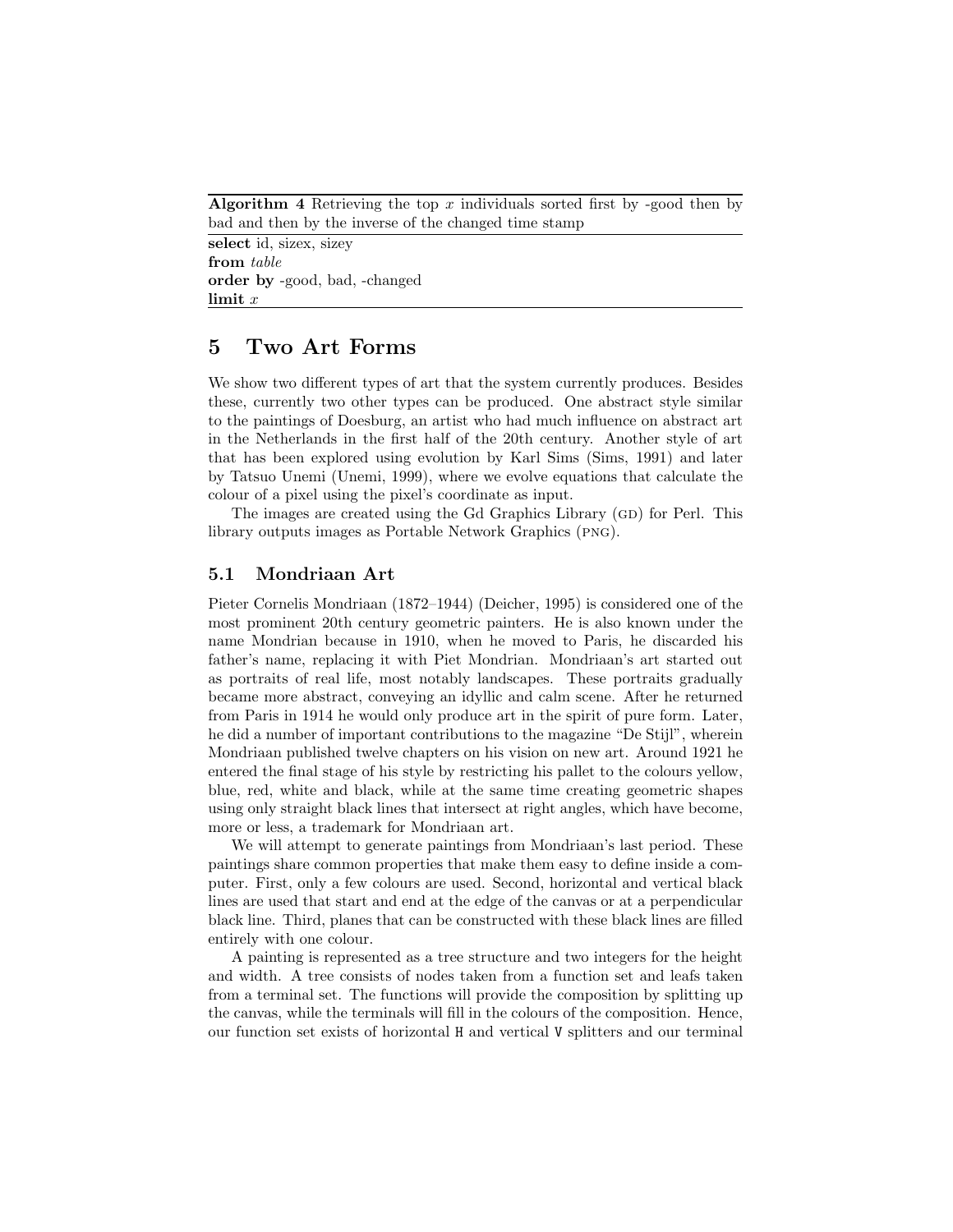set exists of Mondriaan's pallet: white, yellow, blue and red. When decoding a tree to a painting we start out with the whole canvas and, if the root of the tree is taken from the function set, split the canvas either horizontally or vertically. In the same way we continue with the two halves of the canvas. Eventually we will encounter a terminal at which point we determine the colour we use to fill in the corresponding part of the canvas. An example of such a decoding is in Figure 3. This representation is also used in the work of Schnier and Gero (Schnier and Gero, 1998).



Figure 3: Representation of the phenotype (left) and the genotype (right) of Mondriaan like art

### 5.2 Mandala Art

Mandala is the Sanskrit word for circle, and it is used to symbolise wholeness. Mandalas can be found in a lot of places. They are used mostly for meditation and thus are part of several religions, but they also show up in science (Jung, 1968; Gontar, 2000) and in art. There is a direct link with several natural phenomena, and some examples of these are: the solar system, the planet earth, spider webs and flowers. All of these show the basic characteristic of a mandala: a circle with a unifying centre.

As said above, mandalas are usually round figures. In addition, there is usually also a high degree of regularity, which makes them ideal to be used as an art form in this system. Everybody is able to make a mandala, since it is a reflections of a person's thoughts. This means that there is a lot of freedom in creating mandalas. To make the task feasible for use in an evolutionary algorithm, we have to make some simplifying assumptions, and all of these will be reflected in the terminal and function sets.

The function set defines only one type of node, which we will call split nodes. There are three of them, the only difference being the exact location where the split is made. Splitting means dividing an area in two parts. Secondly, the terminal set defines only two types of nodes, with each type having several instances which define different parameters. The first type defines the so called solid fill nodes, where each node assigns a colour to a specific area. The second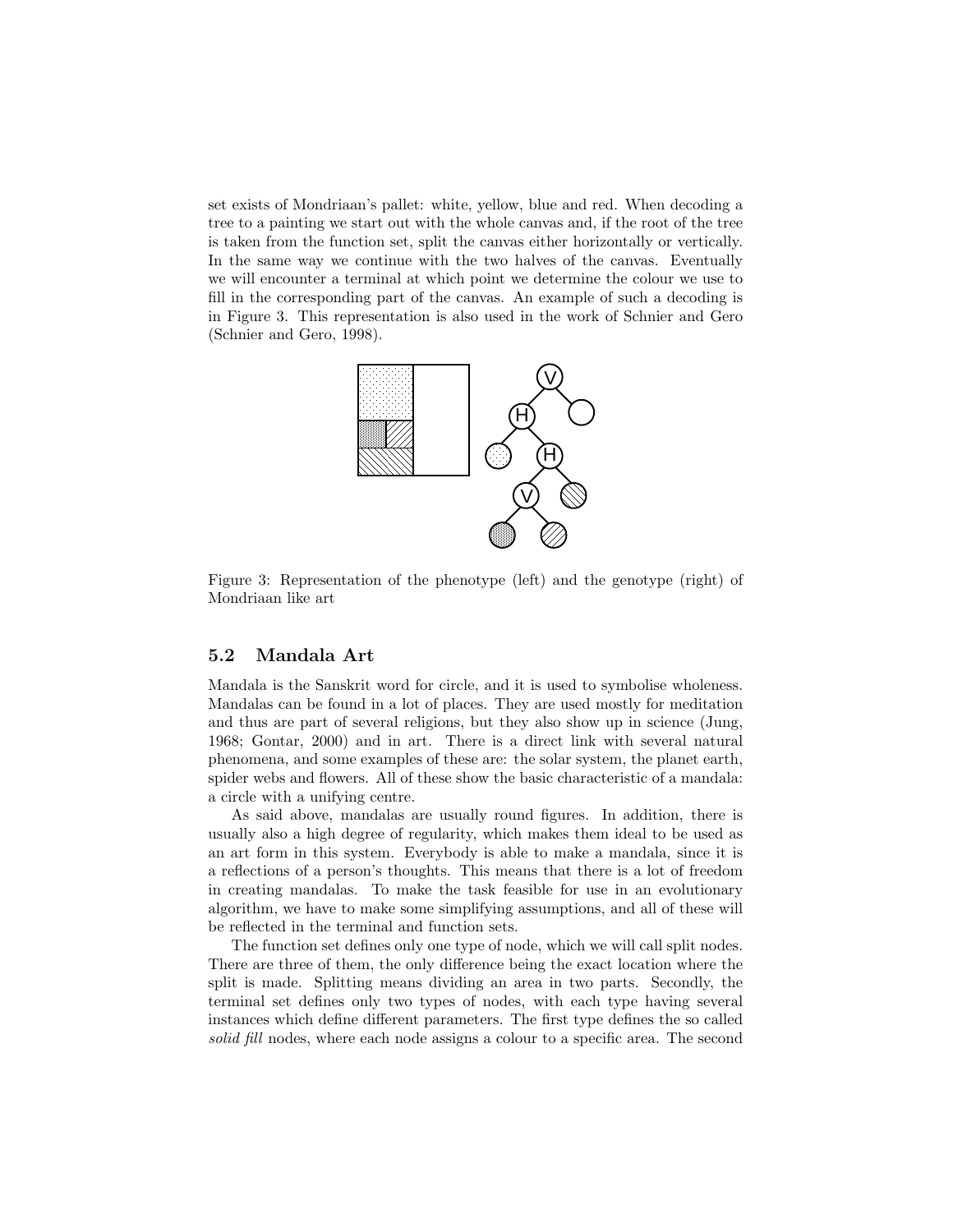type defines what we will call *fill type* nodes, where we define a specific area to be filled using a pattern of lines, where the appearance of a pattern is defined by three parameters: the number of lines in the fill pattern, the angle at which the first point of a figure is drawn, and the colour in which a pattern is drawn. Every tree that represents an individual is of type binary, with nodes from the function set as interior nodes, and nodes from the terminal set as leafs.

The mapping from a tree to a picture is as follows. The tree is represented as a flat tree, as described earlier. We perform a pre-order walk of the binary tree by traversing the linear structure from left to right. We start with a given circular area of maximum radius, and the first node (if this is not a leaf) cuts this area in two parts, where we repeat the procedure for both parts. By proceeding this way, we end up with a circular area sliced up into several rings. For every ring there is a corresponding leaf, and this leaf defines the way in which we will fill the area. One point must be made clear here. Although every area is actually ring-shaped, when we assign a colour to an area, we mean that we fill the area from the outer boundary up to the centre, and not only up to the inner boundary. This also implies that, for every interior node, its left subtree must define the outer area and the right subtree the inner area. Figure 4 shows the result of such a mapping.



Figure 4: Representation of the phenotype (left) and the genotype (right) of mandala type art, the dotted lines are not shown in the final result

# 6 Conclusions

We presented a general system to evolve abstract art using tree based data structures taken from genetic programming. The evolutionary and interface part are linked with two simple examples of abstract art through a general representation.

The system runs on a machine hooked up to the Internet and it uses the common gateway interface to interact with humans. This opens up the system and our research to a large pool of people that can explore the search space of our implemented forms of abstract art.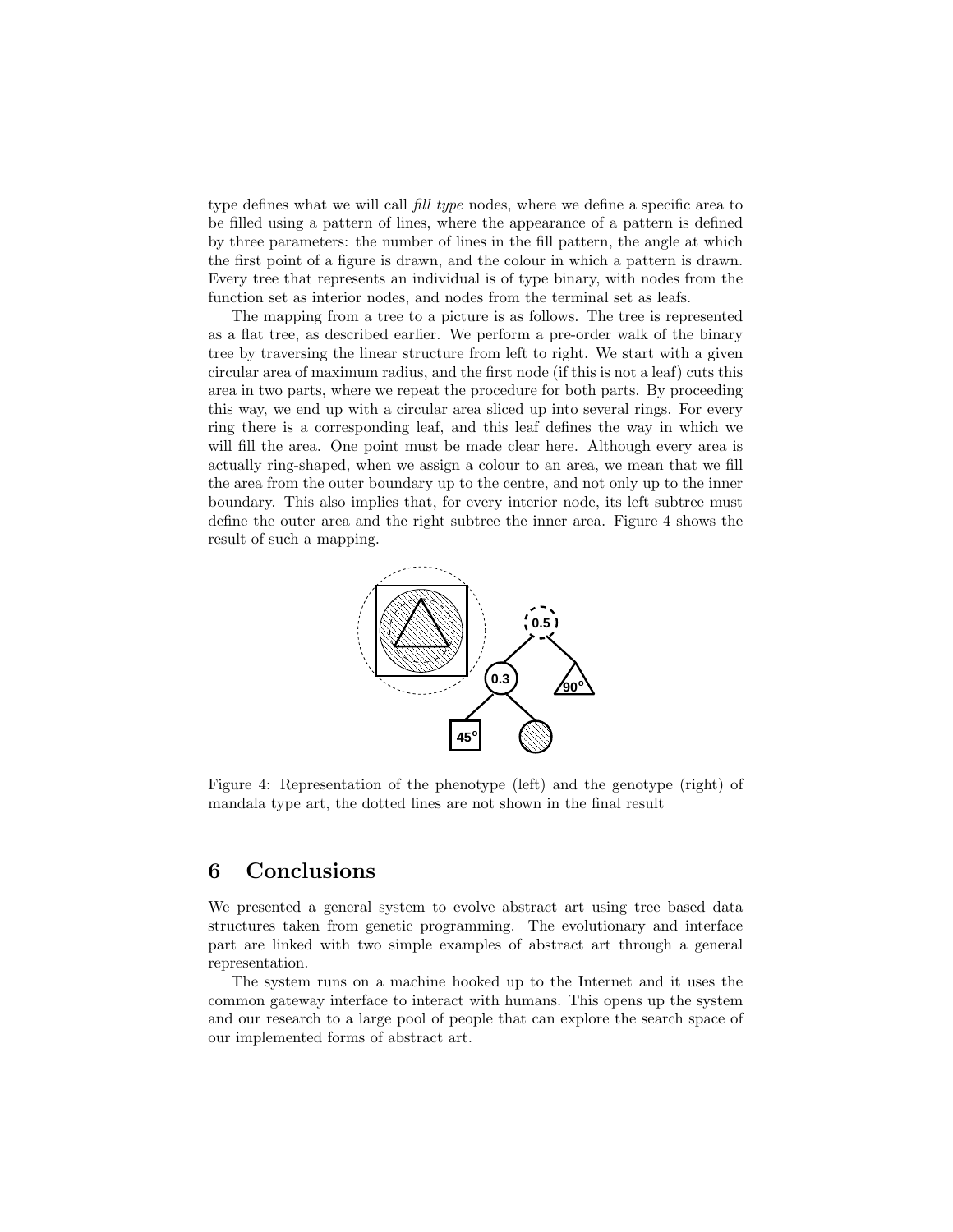To get the system to work through the common gateway interface we have introduced flat tree structures with operators that work directly on them. Furthermore, as these flat trees are essentially linear structures we can easily transfer them to other systems, such as a database, where we can store them.

To learn what people find aesthetically pleasing we have extended the system with memory. This memory is a database that stores every piece of art ever seen by a user. Also, it keeps track of how often a piece is selected and not selected. This database now contains a couple of thousend of pieces of art.

Although the database of selected images is constantly changing we provide the piece of art that is currently the most often selected. Figure 5 shows a Mondriaan like images which is ranked high in the gene bank. An often selected Mandala is in Figure 6.



Figure 5: The most often selected Mondriaan image



Figure 6: The most often selected mandala

We invite the reader to visit our system on the Internet to fully experience the dynamics. Its address is

http://www.liacs.nl/~jvhemert/eartweb/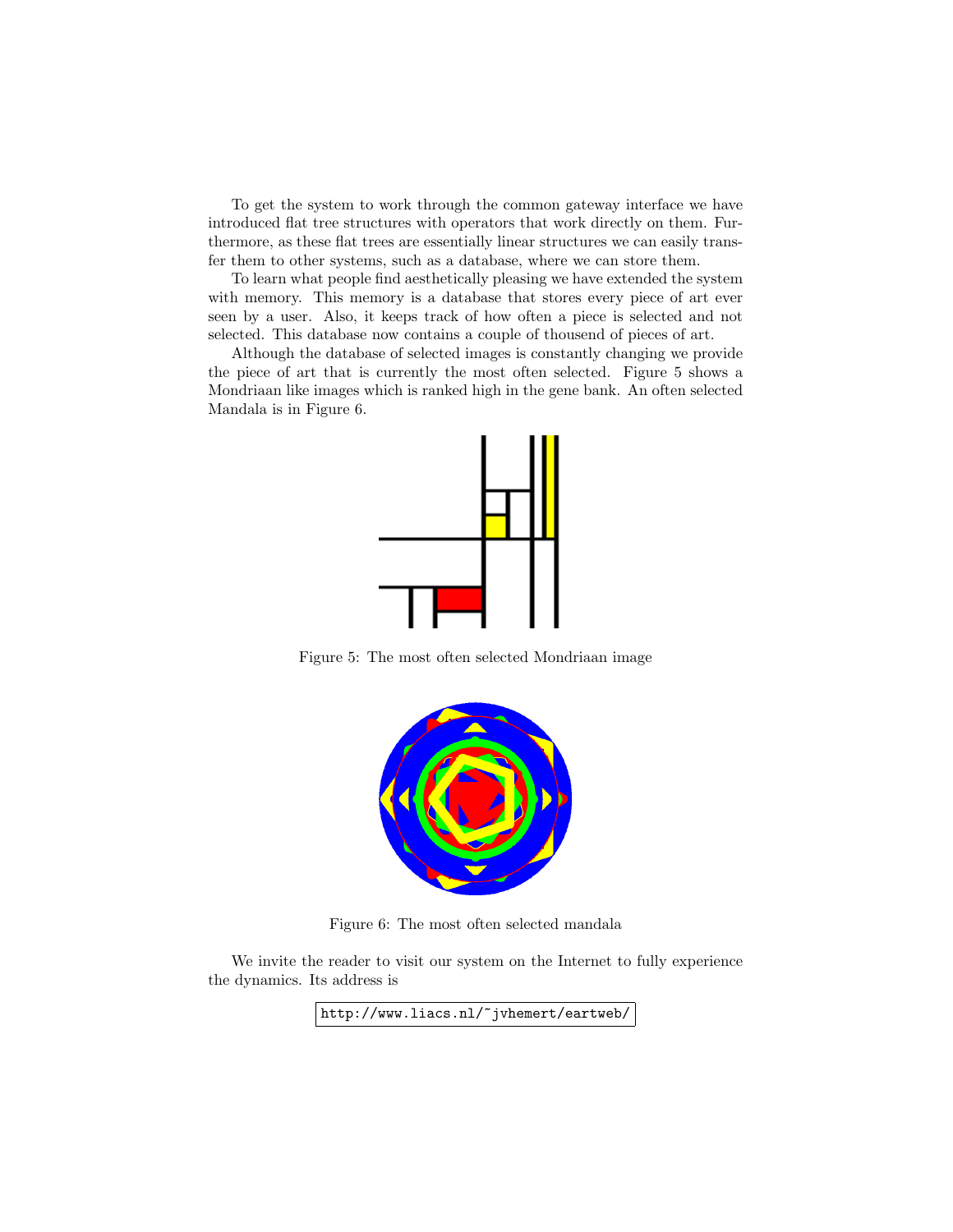## 7 Future Research

Now that we have a general system that handles the evolutionary and interface part work starts on a more general notion of the decoding. This is a small step towards the idea of Steven Rooke of having an open standard for coding individuals. We start by extending the ways of producing abstract art presented here into a more general form.

The uniform way of storing and handling the representation of the individuals makes it possible to exchange individuals between types of art. It would be a nice extension if the system could show how an individual looks decoded into different forms of art, thereby letting it compete in different environments at once. The simplest approach is to use one table to store the individuals of every type of art. The measurements of good and bad will have to be adjusted to include for which type a certain individual was counted. Hopefully this leads to individuals that are fit under more than one environment giving us a general composition that people on average prefer.

As mentioned earlier, it is expensive and time consuming to perform experiments that require subjective responses by humans. As our database is gradually expanding we hope to devise a way of using the accumulated data to automate the process of assigning good and bad values. Furthermore, we could create a more refined fitness function using the counters good and bad.

Eventually we hope to link structures of our system to objects from our physical world, such as the layout of a document or web page. This idea has been used in work of Thorsten Schnier (Schnier, 1999) where an evolutionary algorithm is used to create the floor plan of a building.

Careful observation of the description of the evolutionary algorithm reveals that we are not talking about a genetic program as defined by Koza (Koza, 1992). The individuals are decoded to images, but every time the result will be the same. For now there is no way of providing input to an individual such that it will create a different image.

# A Mandala Art in More Detail

The goal is to create an algorithm that uses genetic programming to create mandala figures. Since a computer can not decide what looks nice or not, we need the help of a human being. She selects images that please her, and based on this selection the algorithm creates offspring that hopefully pleases her more. All of this is done using common concepts from evolutionary computation, such as crossover and mutation. We refer to (Koza, 1992) and (Banzhaf et al., 1998) for an introduction. If we want all of this to work we must find a way to represent mandala figures in the computer. The (internal) representation, and the way to transform this representation into an actual figure, are explained in the following subsection.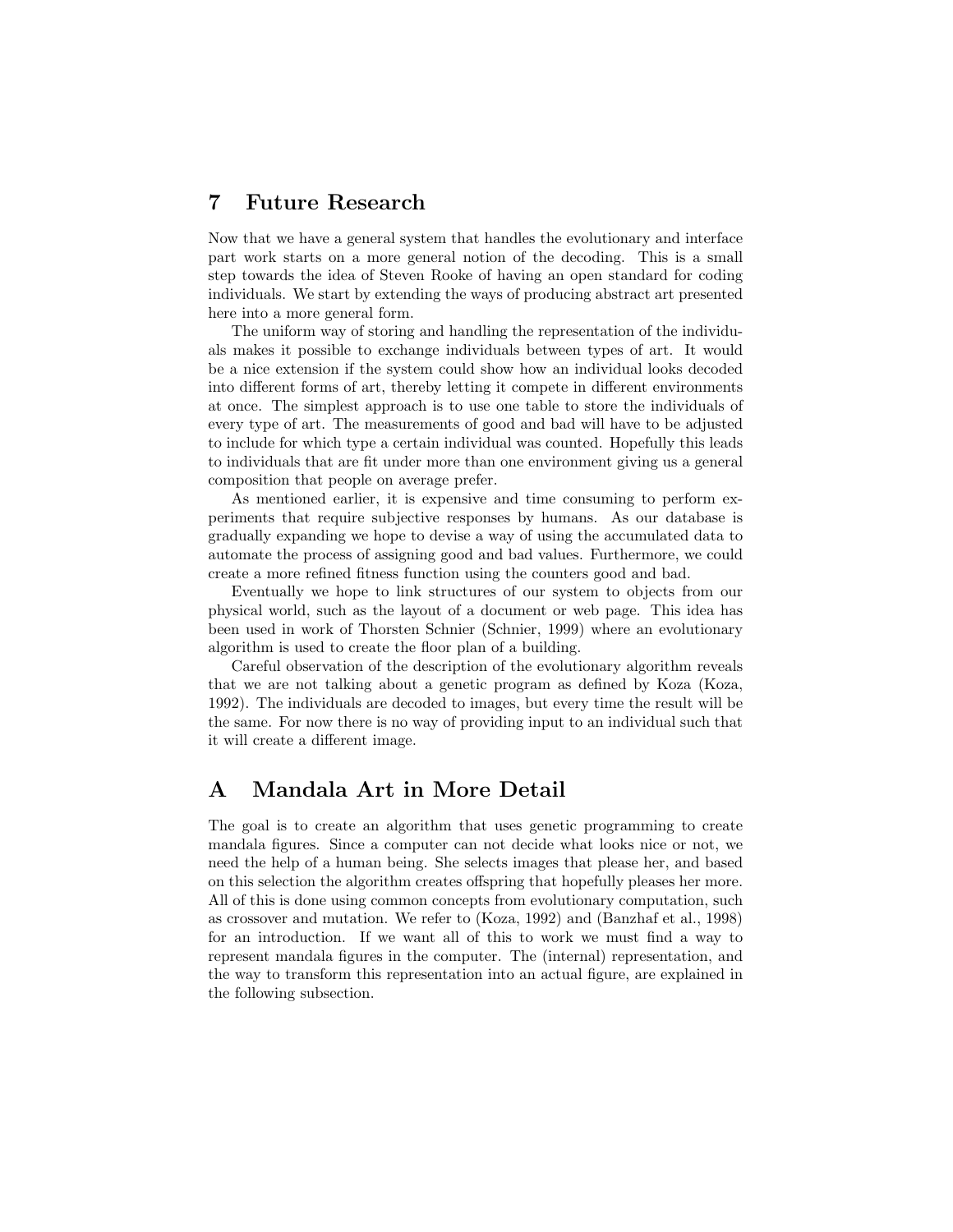### A.1 Data structure

Every individual (coding of a figure) must be coded using some convention. Here we use binary trees to code individuals. This coding into binary trees is done to allow easy use of methods such as crossover and mutation. Note that every binary tree that is constructed represents a valid figure. A binary tree is one where the bottom nodes are leafs, all other nodes are interior nodes and every interior node has exactly two children. For an interior node the left subtree defines the outer area, and the right subtree defines the inner area of that node. Figure 7 shows an example.

Below we will describe the different types of interior nodes and leafs. We will also define the function and terminal sets

#### A.1.1 Interior nodes and function set

The interior nodes divide an area at a given point, hence the name 'split', see (1). Their function is described here and Figure 7 illustrates the process of splitting areas.

The function set is:

$$
F = {split.3, split.5, split.7}
$$
 (1)

An area is a ring-shaped part of a circle. Note that the root of the genotype of the individual in Figure 7 is an interior node. All individuals have a pre-determined dimension, so the figure has a certain maximum radius, which encloses the entire figure. What happens now is that the root node cuts the area from the center to the border of the figure at a certain distance between these two. The exact point at which the cut is made depends on the particular type of interior node. The result of it all is that we end up with two new areas, which together form the entire area. The so called inner area is still a circle, though with a smaller radius than before cutting (its radius is the same as the length from the center to the cutpoint). The outer area is ring-shaped, with inner radius equal to the radius of the inner area and outer radius equal to the maximum radius. Both areas can be subdivided further in the same way. This is shown in the lower part of Figure 7 for the left subtree of the root node.

All nodes from (1) split areas, the only difference being the location where the cut is made:

split.3 splits the corresponding circular area into two parts, at  $\frac{3}{10}$ -th the distance from the inner boundary

**split.5** the same, but for  $\frac{1}{2}$  the distance

**split.7** the same, but for  $\frac{7}{10}$ -th the distance

If we split several times, the circle we start with is divided into several ringshaped parts (with the exception of the innermost area, which is a circle). Every part has two boundaries: an inner boundary and an outer boundary. For our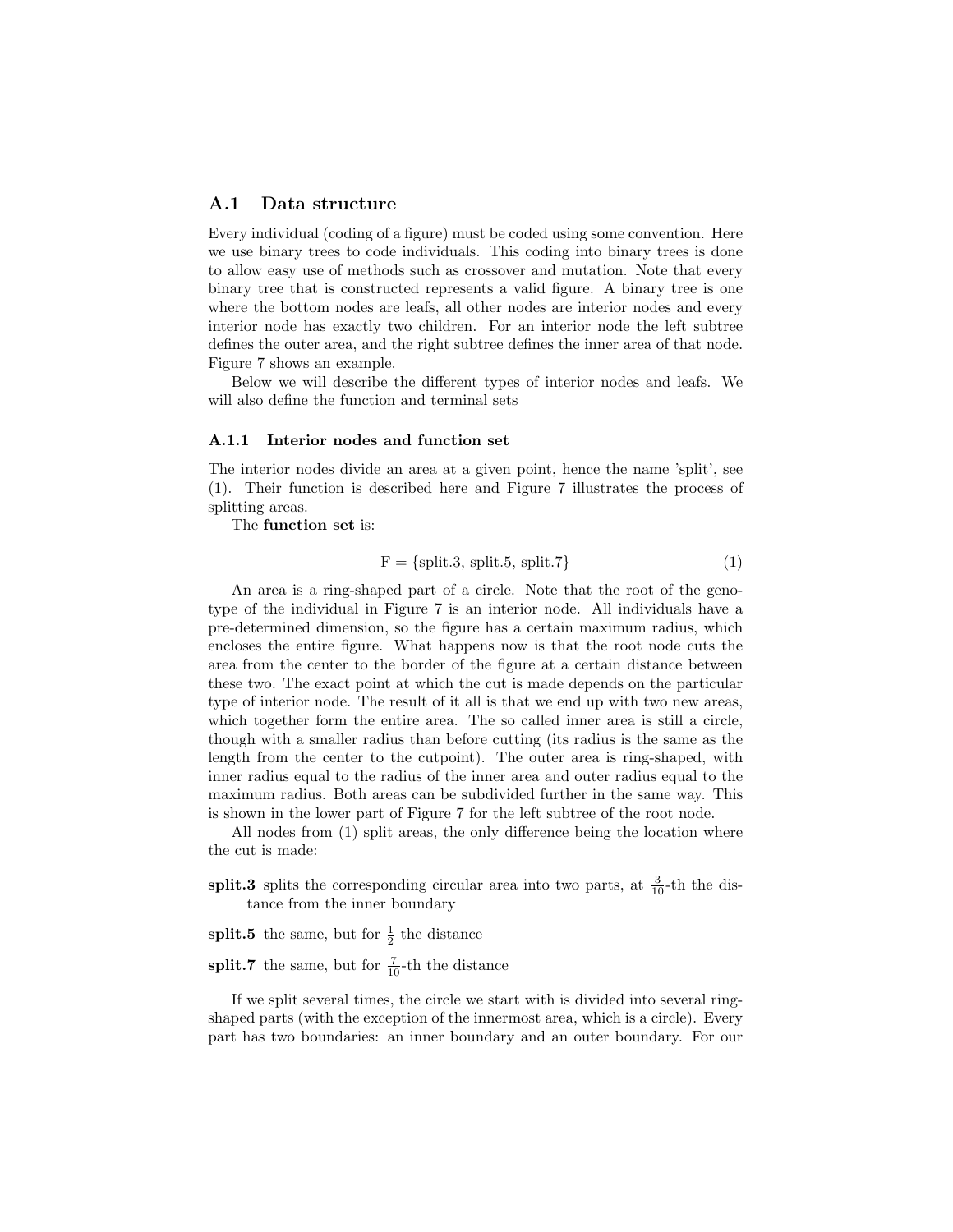

Figure 7: Some examples of splitting an area

discussion of the leafs, it is easier to think of every area as being a circle, with radius equal to the outer boundary.

### A.1.2 Exterior nodes (Leafs) and terminal set

A leaf belongs to one area. Leafs determine in what way the corresponding areas are filled.

The terminal set is:

$$
T = \{Uniform\langle color \rangle, Fill\langle n \rangle \langle color \rangle \langle angle \rangle\}
$$
 (2)

where

- color ∈ {Red, Green, Yellow, Blue}
- $n \in \{3, 4, 5\}$
- angle  $\in \{0, 45, 90, 180, 270\}$

Possibilities are to fill an area with a certain color, or to apply a filling pattern to the area. Adopting the view defined at the end of the previous subsection, the filling will run from the outer boundary up to the center. This will only work if we start filling the areas from the biggest one down to the smallest one, which can be achieved by performing a left to right, depth first tree-traversal, as will be shown later.

The two different types of leafs can thus be described as:

Uniform  $\langle \text{color} \rangle$  Fills the corresponding circular area using the given color.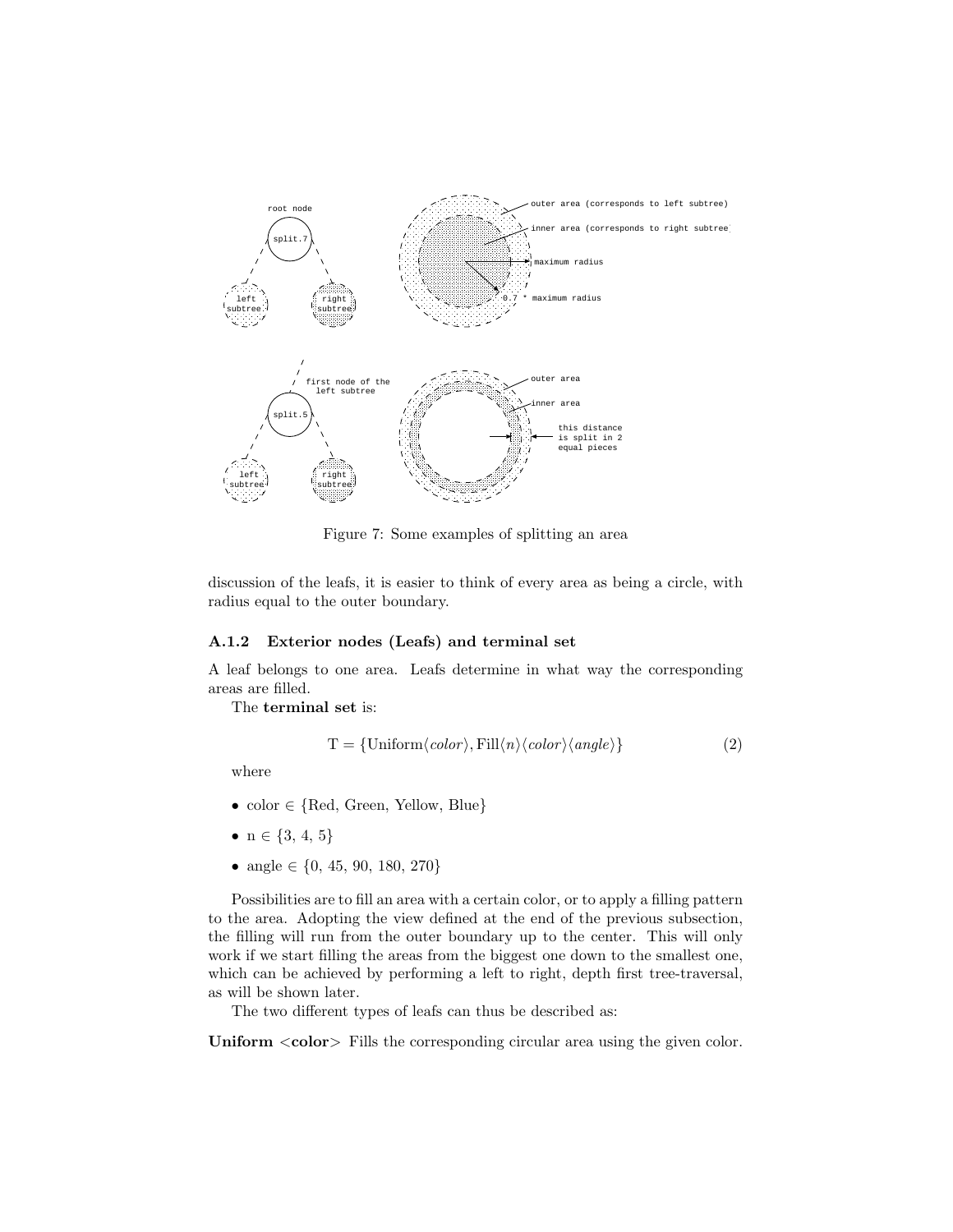Fill  $\langle n \rangle$   $\langle color \rangle$   $\langle angle \rangle$  Draws a regular figure of *n* lines in the corresponding circular area, using the given color. We start drawing at an offset of angle degrees. For this we must agree on a convention for the positive direction of rotation, as well as on the start (an angle of 0 degrees). This is depicted in Figure 8.



Figure 8: convention for the rotation axes

In the case of a Fill node, not all combinations of  $n$  and angle are allowed, because this would lead to cases where the distinction would not be noticeable. For example, in the case where  $n=4$ , angles of 45 and 90 would yield identical figures. Figure 9 gives an overview of the viable combinations.

| $\eta$ | angle           |
|--------|-----------------|
| 3      | 0, 90, 180, 270 |
|        | 0.45            |
|        | 0, 90, 180, 270 |

Figure 9: viable combinations of Fill node parameters

So we have 4 types of leafs for uniform fills, and 40 types of leafs that define filling patterns, which adds to a total of 44 different leafs.

### A.2 Transformation of genotype to phenotype

I will now show how to derive the phenotype from the genotype of an example individual. The genotype of this individual is shown in Figure 10. Remember that a genotype corresponds to the way in which figures are coded internally, and that a phenotype defines the actual mandala figure, i.e. it is a real picture. The translation from genotype to phenotype is done by performing a left to right, depth first tree-traversal. This is done so that the resulting figure is constructed from outside to inside, which is required because in this way the different parts of the image are always drawn in the right order.

1. In the first step we have not examined any nodes. We know however that the figure fits within a predefined area (which is indicated by a dashed circle: the maximum radius).

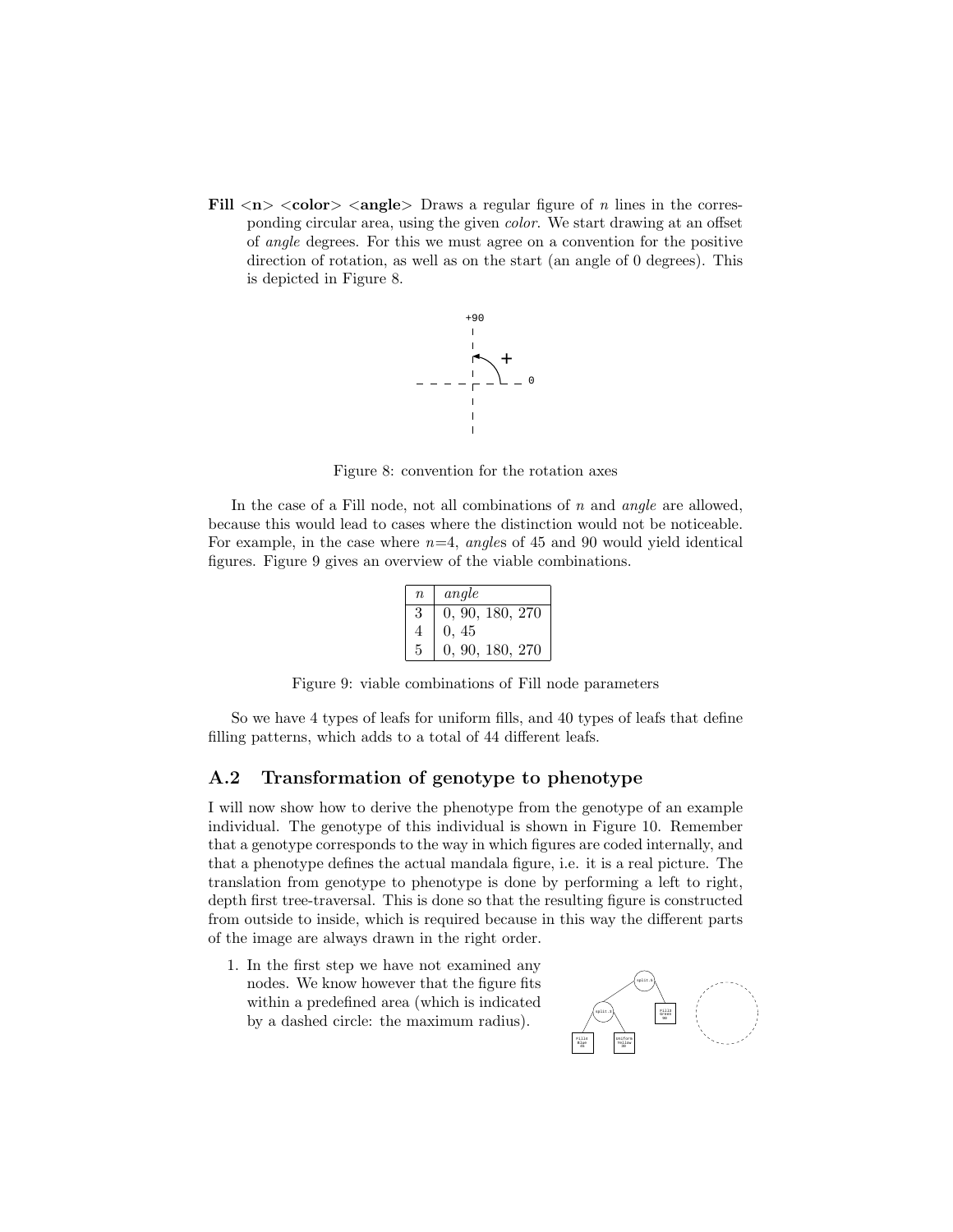

Figure 10: The genotype of the example individual

- 2. We now start examining the binary tree. The root node is of type split.5, so we must divide the area into two parts, at half the distance from center to the outermost boundary (the dashed circle of step 1). This new boundary is also shown as a dashed circle.
- 3. The next node is of type split.3, which means that the outer area (which runs from the dashed circle of step 2 to the dashed circle of step 1) is split at  $\frac{3}{10}$ -th this distance, measured from inside to outside.
- 4. This node (which actually is a leaf) is the first one to do some drawing. It draws a blue square inside the outermost area. The first point of the square is drawn at an angle of 45<sup>o</sup>. Remember that only leafs do any actual drawing.
- 5. This leaf again does some drawing. This time it paints the inner area of the split.3 node yellow.

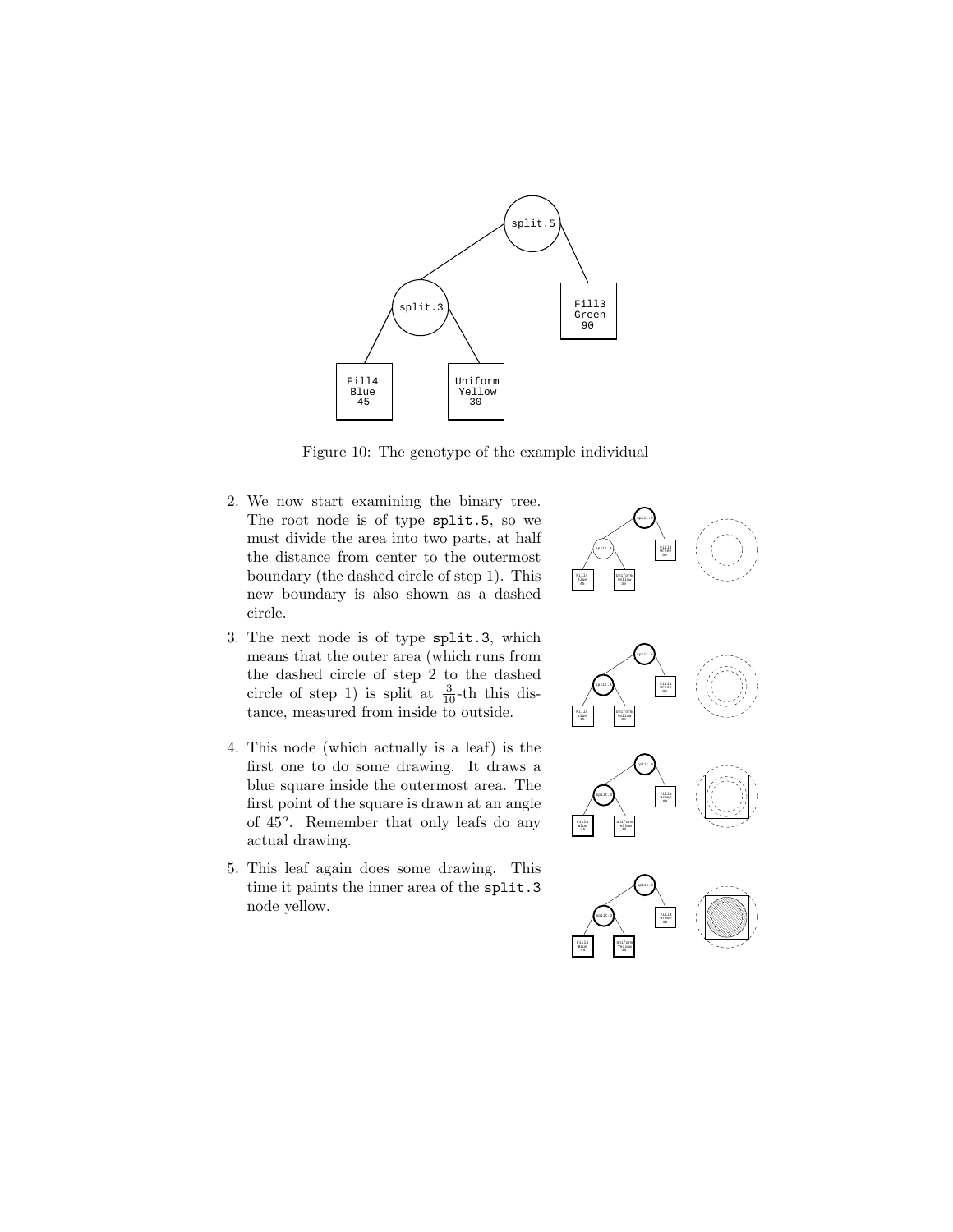6. The resulting leaf draws 3 green lines in the inner area of the root node, starting at an angle of  $90^o$ .





Figure 11: The corresponding phenotype

Figure 11 shows what the resulting mandala figure looks like. Note that if all leafs would have been of type Fill, the three filled circles that emerged would have been drawn in the right order. This explains why the left subtree of a node defines its outer area, and why performing a left to right, depth first tree-traversal yields a correct phenotype.

### A.3 Initialization method and maximum depth

Now that we have defined both the terminal and the function sets, it is fairly straightforward to create some random trees to start the algorithm with. We will use a method based on the grow method (Koza, 1992). Every time we generate a node we first determine of which type, function or terminal, it will be. The chance that the node is selected from the function set is  $1/current\ depth$ . The rationale here is that the chance of creating nodes is higher at the top, while at the bottom we have more chance of creating leafs. Eventually at the maximum level we only create leafs. We must still decide on a maximum depth parameter (to keep the size of initial individuals within certain bounds), and a value of six seems reasonable.

## A.4 Genetic operators

We will use crossover and mutation in this algorithm, and both have their distinctive features.

#### A.4.1 Crossover

The crossover method randomly selects a subtree in each parent and swaps them. One important feature of the crossover operator used here, is that it only produces one offspring. So in effect, one of the children is thrown away.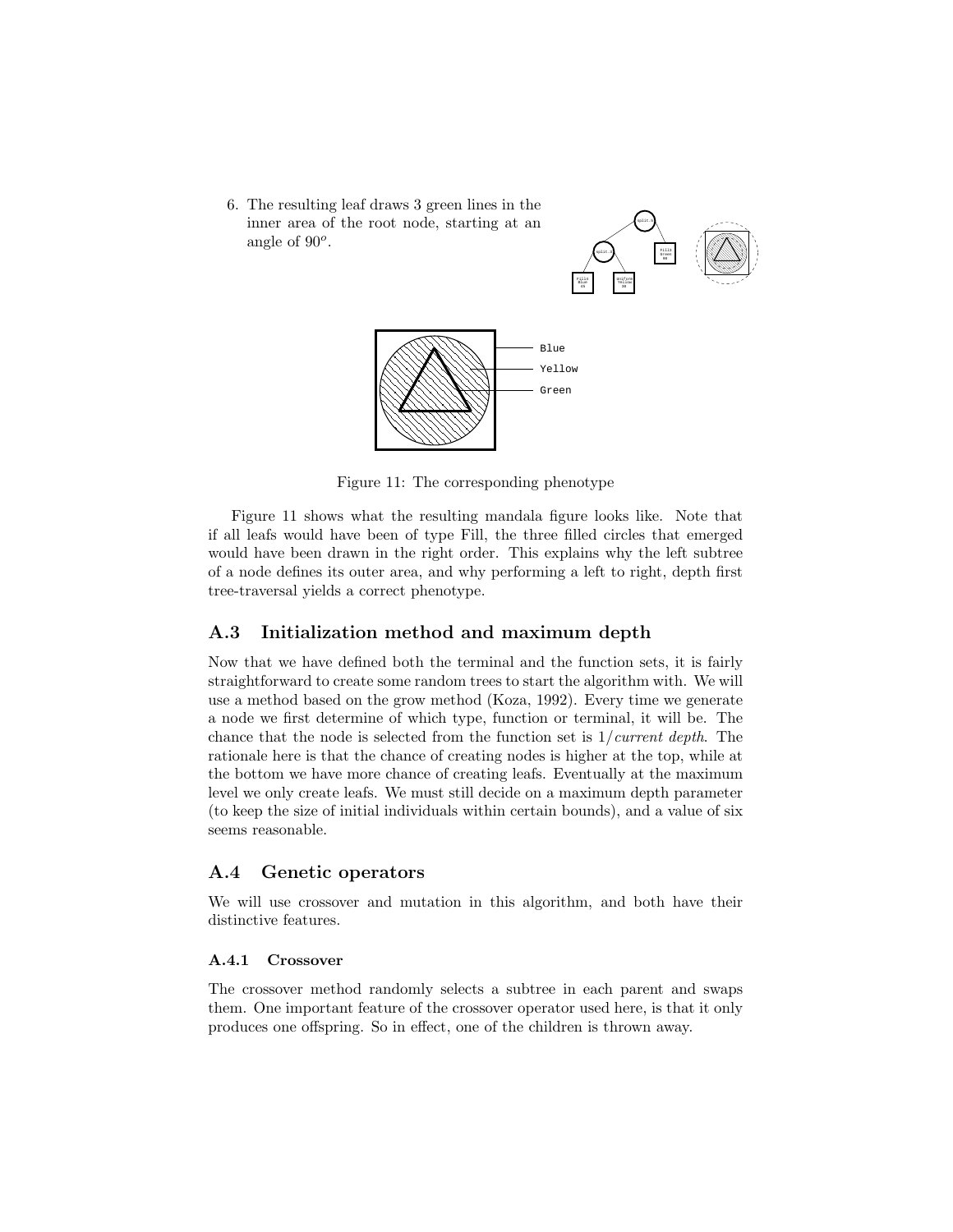### A.4.2 Mutation

Mutation works as follows for all nodes in the tree. With a certain chance  $(1/number\ of\ nodes)$  we will change the node. If a node is changed, we randomly select a new node of the same type. So an interior node will be replaced by an interior node (this works since all nodes from the function set have an arity of 2), and a leaf is replaced by a leaf. This type of mutation is called point mutation (Banzhaf et al., 1998).

### A.4.3 An example of crossover and mutation



Figure 12: Two parents that are selected; the crossover points are indicated using double lines



Figure 13: After crossover; one node is selected for mutation (double lined)



Figure 14: The resulting child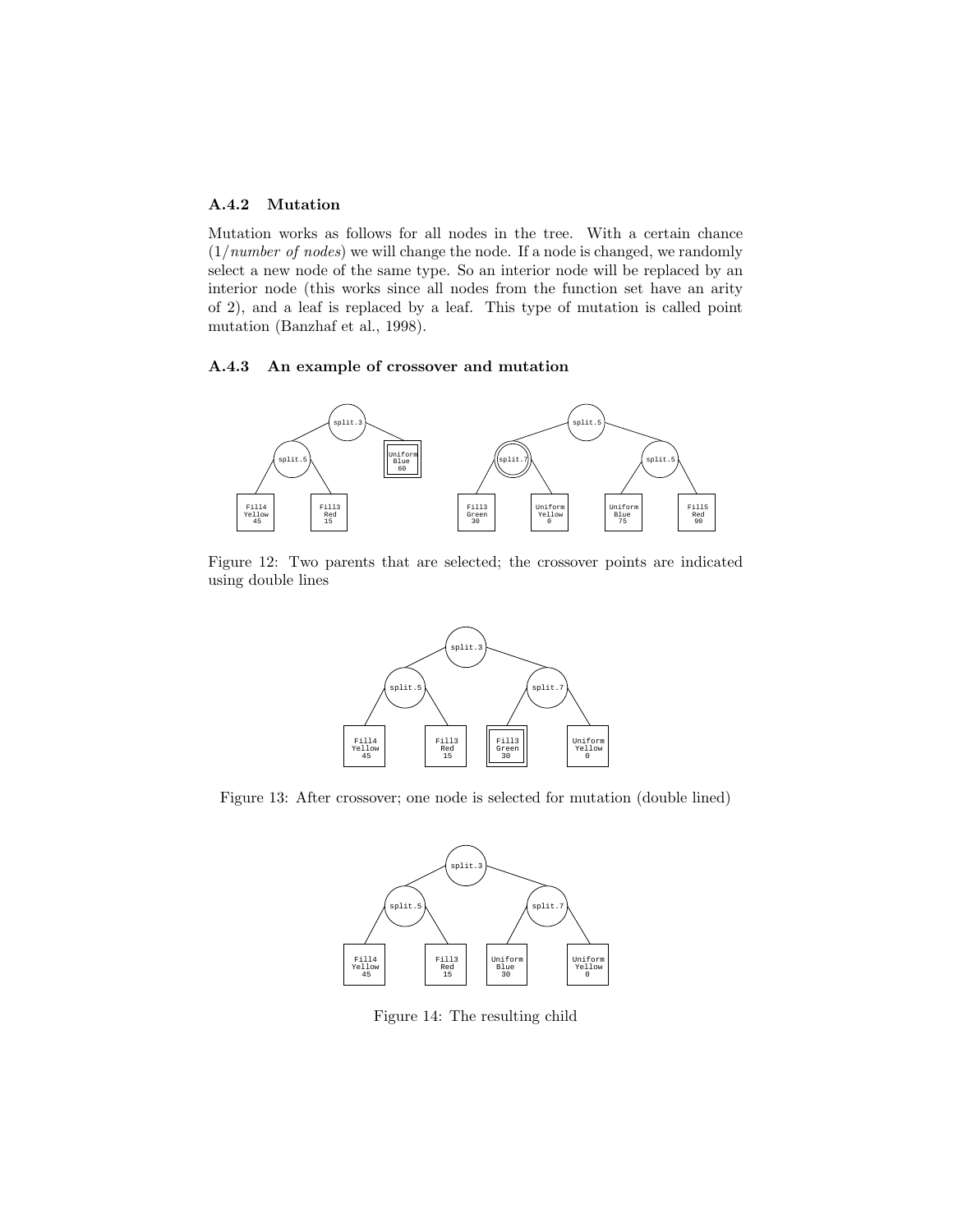Figures 12–14 illustrate both genetic operators. In Figure 12 we see (the genotypes) of two parents. The crossover operator is applied, and the result is shown in Figure 13. Next, the mutation operator is applied. Note that the node that is selected for mutation is a leaf (Figure 13). This leaf is replaced by another leaf, which we choose randomly. In this case only two of the parameters are changed. We switch from a filling pattern of 3 green lines to a uniform blue area for the corresponding area.

### A.5 user equals fitness function

The main difference between the approach we use here and the 'standard' approach is that the fitness function is not an integral part of the algorithm. Rather, for selection to take place, we need the help of a human being (the user). She plays a significant role in every generation of the evolutionary process. She decides, for every individual in a population in a certain generation, whether the individual is fit or not. The user therefore defines the fitness function, which is of type boolean.

### A.6 Selection method

For each crossover event, both parents are randomly selected from the set of selected individuals. This set is composed by the user, since all individuals that are selected end up in this set.

## References

- Banzhaf, W., Nordin, P., Keller, R., and Francone, F. (1998). Genetic Programming: An Introduction. Morgan Kaufmann.
- Deicher, S. (1995). Mondrian. Benedikt Taschen Verlag GmbH, Köln.
- Gontar, V. (2000). Theoretical foundation of jung's mandala symbolism based on discrete chaotic dynamics of interacting neurons. Discrete Dynamics in Nature and Society, 5(1):19–28.
- van Hemert, J. and Eiben, A. (1999). Mondriaan art by evolution. In Postma, E. and Gyssens, M., editors, Proceedings of the Eleventh Belgium/Netherlands Conference on Artificial Intelligence (BNAIC'99), pages 291–292.
- Jung, C. (1968). Collected works of C. G. Jung, volume 12. Princeton University Press, 2nd edition.
- Keith, M. and Martin, M. (1994). Genetic programming in C++: Implementation issues. In Kinnear Jr., K., editor, Advances in Genetic Programming, chapter 13, pages 285–310. MIT Press, Cambridge, MA.
- Knuth, D. (1968). The Art of Computer Programming, Fundamental Algorithms, volume 1. Addison-Wesley, Reading, Mass.